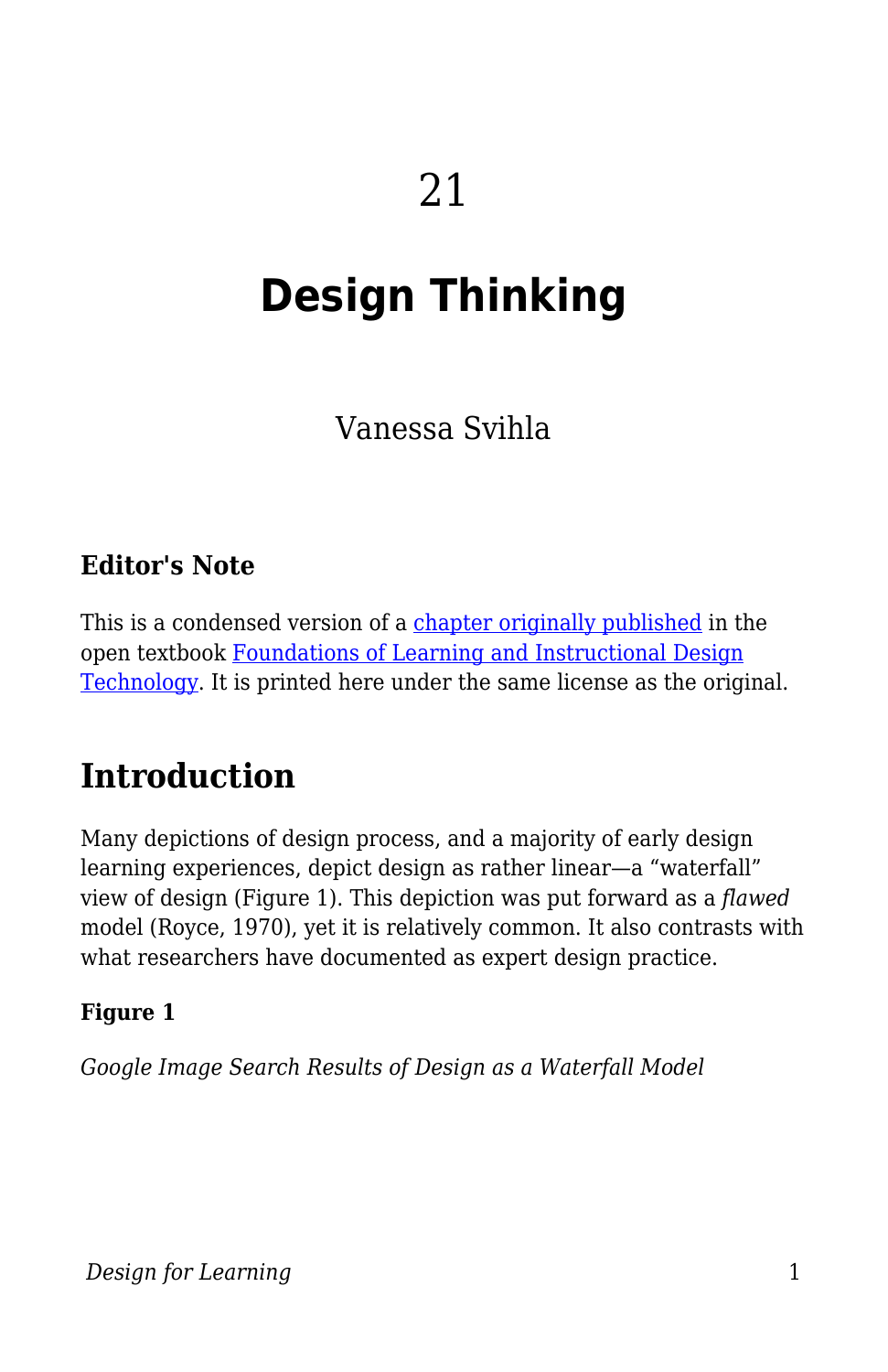

Fortunately, as instructional designers, we have many models and methods of design practice to guide us. While ADDIE is ubiquitous, it is not a singular, prescriptive approach, though it is sometimes depicted—and even practiced—as such. When we look at what experienced designers do, we find they tend to use iterative methods that sometimes appear a bit messy or magical, leveraging their past experiences as precedent. Perhaps the most inspiring approaches that reflect this are human-centered design and design thinking. However, most of us harbor more than a few doubts and questions about these approaches, such as the following:

- Design thinking seems both useful and *cool*, but I have to practice a more traditional approach like ADDIE or waterfall. Can I integrate design thinking into my practice?
- Design thinking—particularly the work by IDEO—is inspiring. As an instructional designer, can design thinking guide me to create instructional designs that really help people?
- Given that design thinking seems to hold such potential for instructional designers, I want to do a research study on design thinking. Because it is still so novel, what literature should I review?
- As a designer, I sometimes get to the end of the project, and then have a huge insight about improvements. Is there a way to shift such insights to earlier in the process so that I can take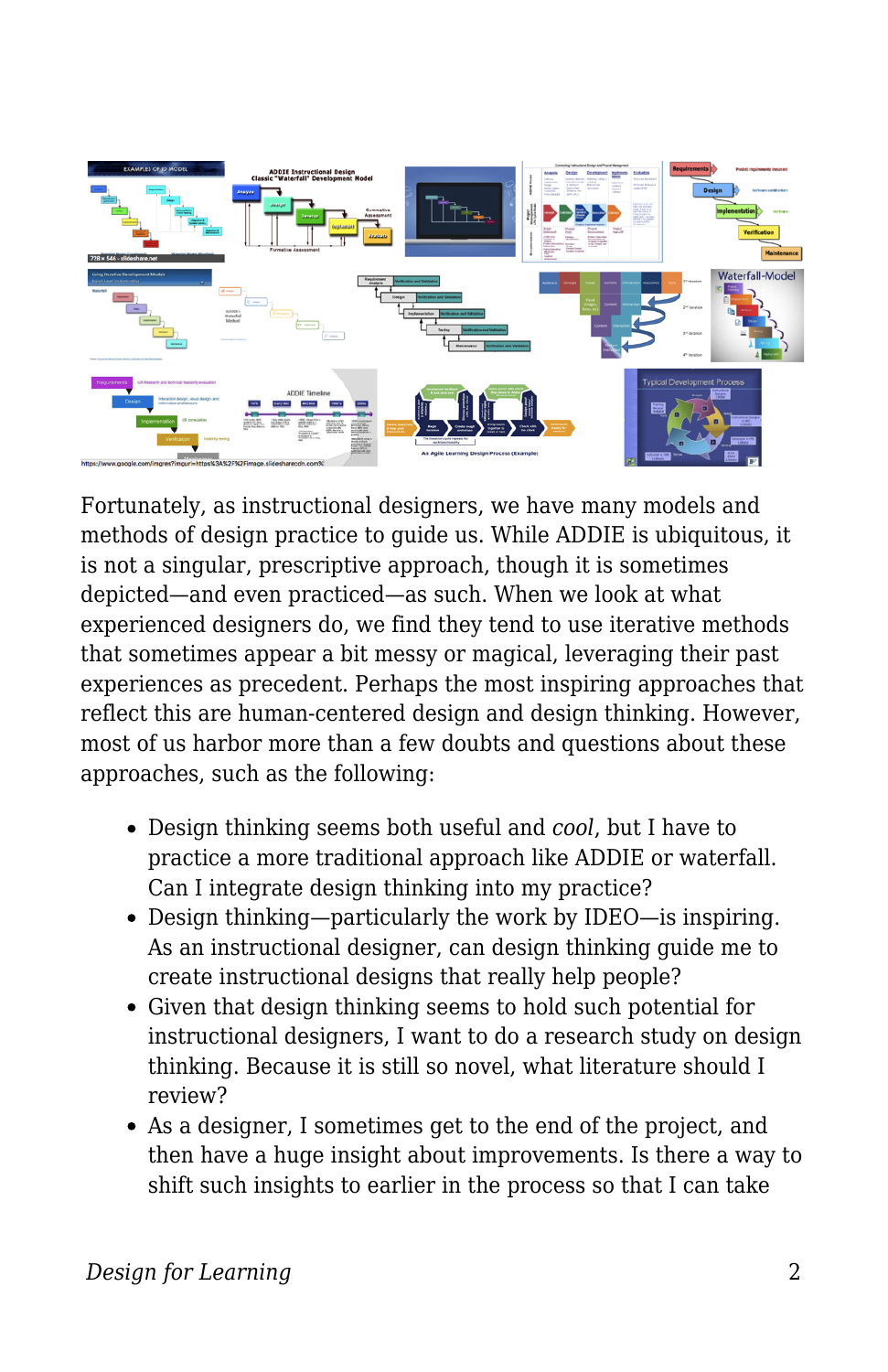advantage of them?

If design thinking methods are so effective, why aren't we taught to do them from beginning?

To answer these questions, I explore how research on design thinking sheds light on different design methods, considering how these methods originated and focusing on lessons for instructional designers. I then share a case to illustrate how different design methods might incorporate design thinking. I close by raising concerns and suggesting ways forward.

# **What is Design Thinking?**

There is no single, agreed-upon definition of design thinking, nor even of what being adept at it might result in, beyond *good design* (Rodgers, 2013), which is, itself, subjective. If we look at definitions over time and across fields (Table 1), we see most researchers reference design thinking as methods, practices or processes, and a few others reference cognition or mindset. This reflects the desire to understand both what it is that designers do and how and when they know to do it (Adams, Daly, Mann, & Dall'Alba, 2011). Some definitions emphasize identity (Adams et al., 2011), as well as values (e.g., practicality, empathy) (Cross, 1982). In later definitions, design thinking is more clearly connected to creativity and innovation (Wylant, 2008); we note that while mentioned in early design research publications (e.g., Buchanan, 1992), innovation was treated as relatively implicit.

#### **Table 1**

*Characterizations of Design Thinking (DT) Across Fields, Authors, and Over Time*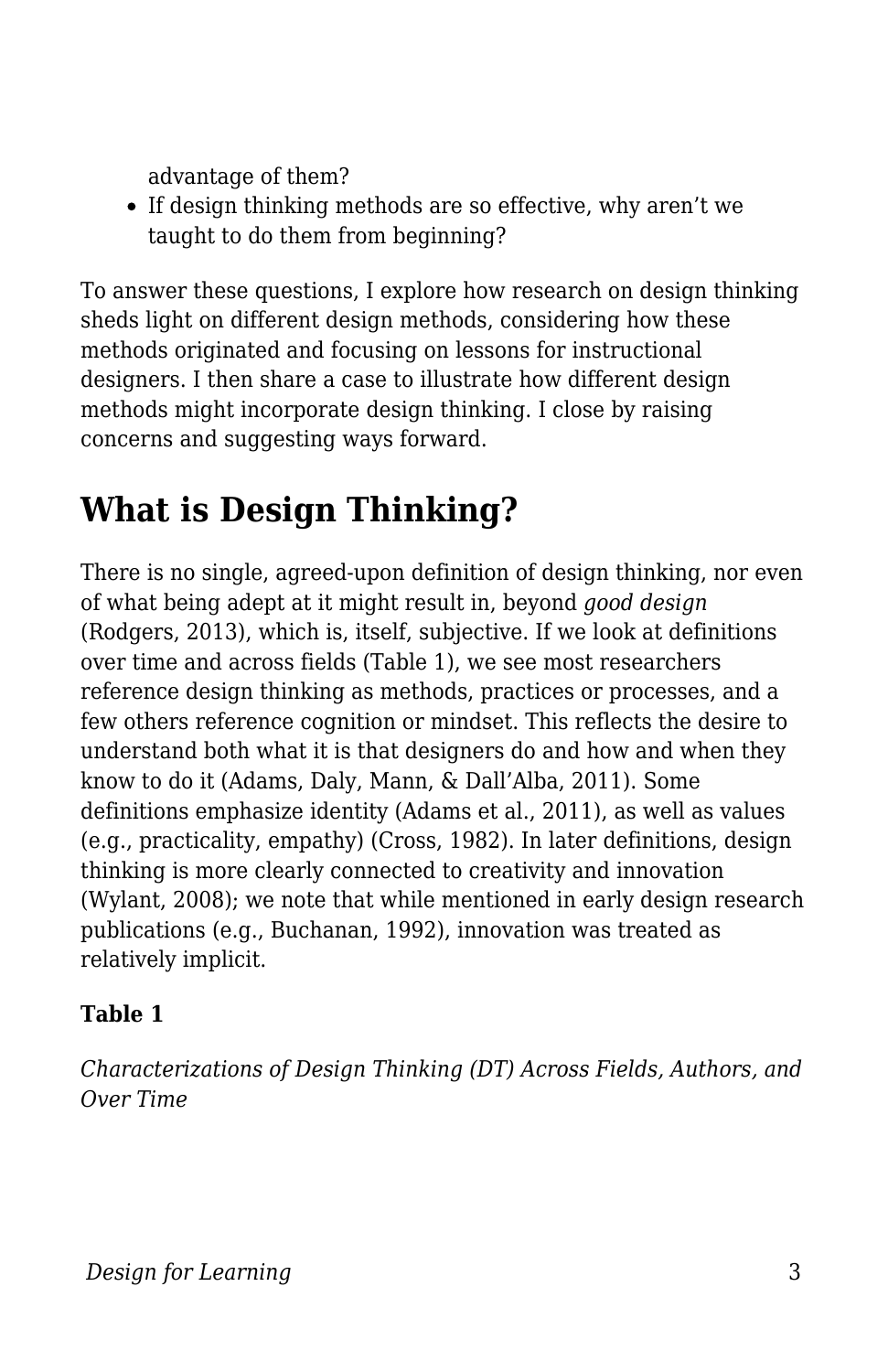| <b>Design</b><br>research<br>field<br>characterizes world, 2008<br>DT (1992)                                                                                                                                                                                                                                                                                                                                           | <b>IDEO</b> president Stanford<br>introduces DT<br>to the business                                                                                                                                                                                                                                                                                                         | d.school<br>(2012) & IDEO<br>(2011)<br>introduce DT<br>resources for<br>educators                                                                                                                                                                                                      | <b>Education</b><br>researchers researchers<br>characterize continue to<br>DT for<br>education<br>research &<br>practice,<br>2012                                                            | <b>Design</b><br>develop nuanced<br><i>characterizations</i><br>of DT in practice,<br>2013                                                                             |
|------------------------------------------------------------------------------------------------------------------------------------------------------------------------------------------------------------------------------------------------------------------------------------------------------------------------------------------------------------------------------------------------------------------------|----------------------------------------------------------------------------------------------------------------------------------------------------------------------------------------------------------------------------------------------------------------------------------------------------------------------------------------------------------------------------|----------------------------------------------------------------------------------------------------------------------------------------------------------------------------------------------------------------------------------------------------------------------------------------|----------------------------------------------------------------------------------------------------------------------------------------------------------------------------------------------|------------------------------------------------------------------------------------------------------------------------------------------------------------------------|
| "how<br>designers<br>formulate<br>problems, how methods<br>they generate<br>solutions, and<br>the cognitive<br>strategies<br>they employ."<br>These include<br>framing the<br>problem,<br>oscillating<br>between<br>possible<br>solutions and<br>reframing the<br>problem,<br>imposing<br>constraints to<br>generate<br>ideas, and<br>reasoning<br>abductively.<br>(Cross, Dorst,<br>&<br>Roozenburg,<br>1992, p. $4)$ | "uses the<br>designer's<br>sensibility and<br>[empathy,<br>integrative<br>thinking,<br>optimism,<br>experimentalism, discovery,<br>collaboration] to<br>match people's<br>needs with what<br>is<br>technologically<br>feasible and<br>what a viable<br>business<br>strategy can<br>convert into<br>customer value<br>and market<br>opportunity."<br>(Brown, 2008, p.<br>2) | "a mindset." It is "analytic and<br>human-centered, creative<br>collaborative,<br>optimistic, and<br>experimental.<br>The "structured"<br>process of<br>design includes<br>interpretation,<br>ideation,<br>experimentation, gather<br>and evolution<br>(d.school, 2012;<br>IDEO, 2011) | process that<br>engages a<br>person in<br>opportunities<br>to<br>experiment,<br>create and<br>prototype<br>models,<br>feedback.<br>and<br>redesign"<br>(Razzouk &<br>Shute, 2012,<br>p. 330) | "a methodology to<br>generate<br>innovative ideas."<br>These include<br>switching between<br>design tasks and<br>working<br>iteratively.<br>(Rodgers, 2013, p.<br>434) |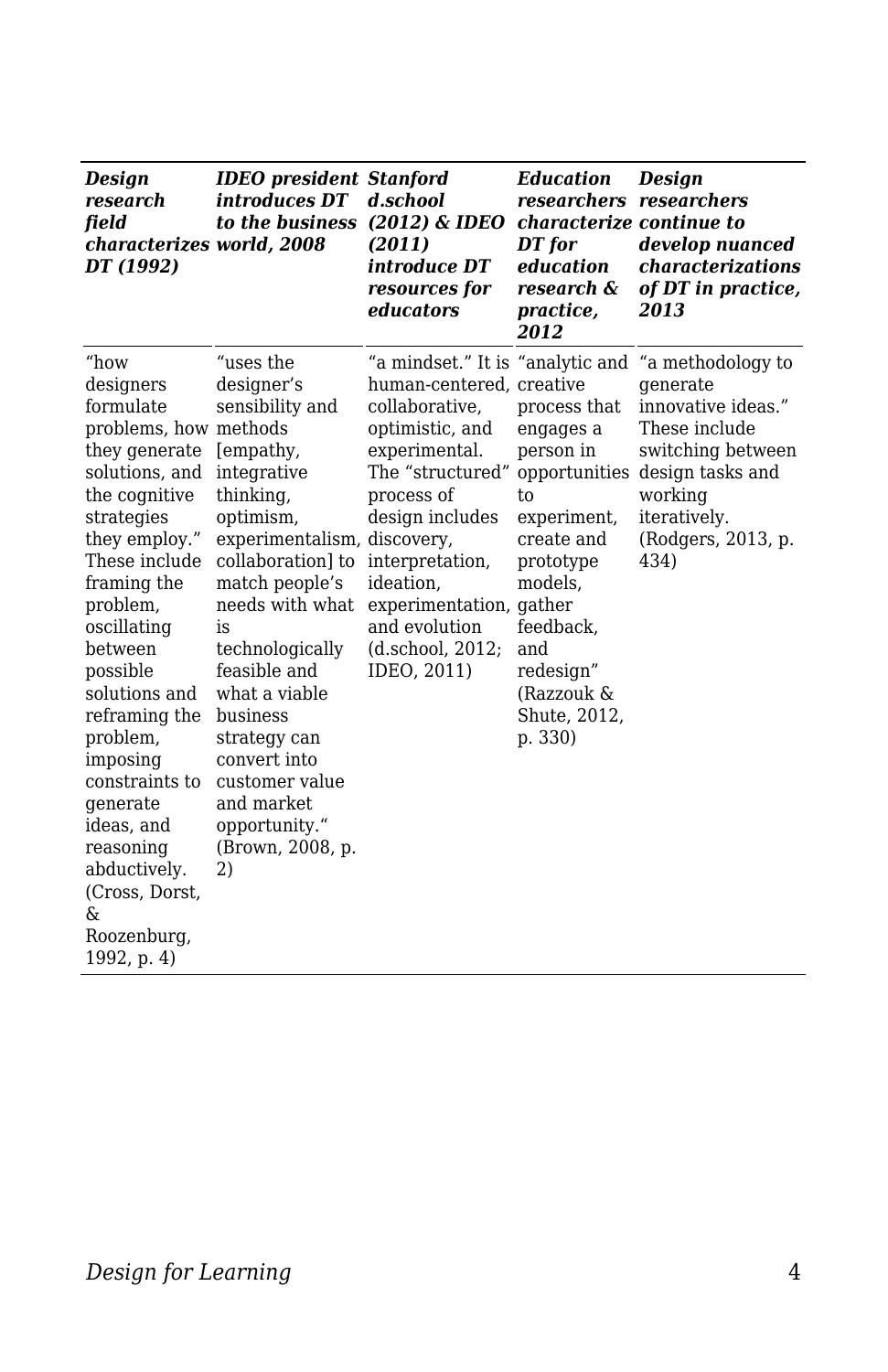### **Additional Reading**

For another great summary of various approaches to design thinking, see this article by the Interaction Design Foundation. This foundation has many other interesting articles on design that would be good reading for an instructional design student.

[https://edtechbooks.org/-nh](https://www.interaction-design.org/literature/article/design-thinking-a-quick-overview)

## **Where Did Design Thinking Come From? What Does It Mean for Instructional Designers?**

Design thinking emerged from the *design research* field<sup>[\[1\]](#page--1-0)</sup>—an interdisciplinary field that studies how designers do their work. Initially, design thinking was proposed out of a desire to differentiate the work of designers from that of scientists. As Nigel Cross explained, "We do not have to turn design into an imitation of science, nor do we have to treat design as a mysterious, ineffable art" (Cross, 1999, p. 7). By documenting what accomplished designers do and how they explain their process, design researchers argued that while scientific thinking can be characterized as reasoning inductively and deductively, designers reason *constructively* or *abductively* (Kolko, 2010). When designers think abductively, they fill in gaps in knowledge about the problem space and the solution space, drawing inferences based on their past design work and on what they understand the problem to be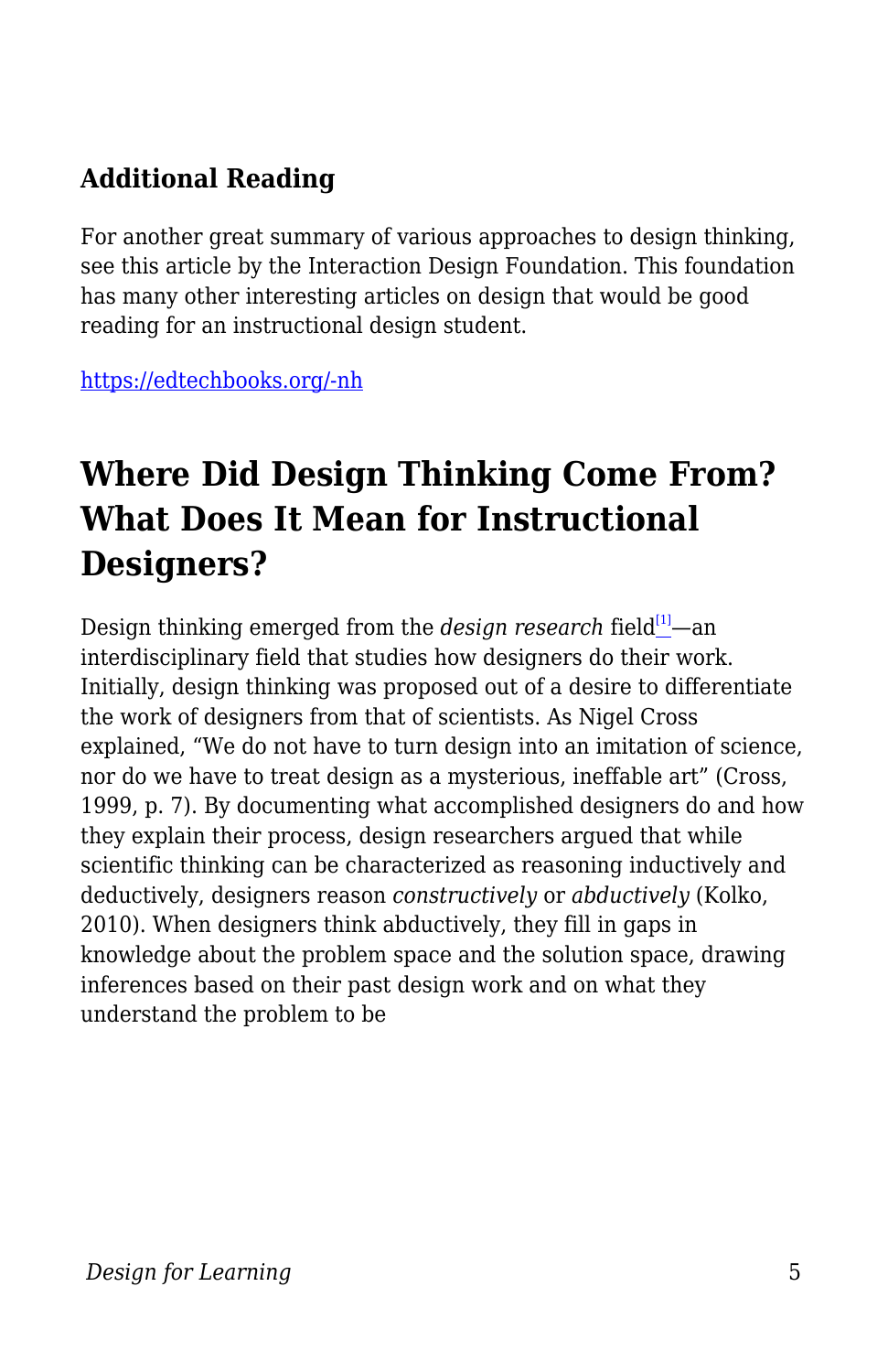#### **Lesson #1 for ID**

Research on design thinking should inspire us to critically consider how we use precedent to fill in gaps as we design. Precedent includes our experiences as learners, which may be saturated with uninspired and ineffective instructional design.

A critical difference between scientific thinking and design thinking is the treatment of the problem. Whereas in scientific thinking the problem is treated as solvable through empirical reasoning, in design thinking problems are tentative, sometimes irrational conjectures to be dealt with (Diethelm, 2016). This type of thinking has an *argumentative grammar,* meaning the designer considers suppositional if-then and what-if scenarios to iteratively frame the problem and design something that is valuable for others (Dorst, 2011). As designers do this kind of work, they are jointly framing the problem and posing possible solutions, checking to see if their solutions satisfy the identified requirements (Cross et al., 1992; Kimbell, 2012). From this point of view, we don't really know what the design problem is until it is solved! And when doing design iteratively, this means we are changing the design problem multiple times.

Other design methods that engage stakeholders early in the design process, such as participatory design (Muller & Kuhn, 1993; Schuler & Namioka, 1993) and human-centered design (Rouse, 1991) have also influenced research on design thinking. While these approaches differed in original intent, these differences have been blurred as they have come into practice. Instead of defining each, let's consider design characteristics made salient by comparing them with more traditional, linear methods. These methods tend to be iterative, and tend to bring stakeholders into the process more deeply to better understand their experiences, extending the approach taken in ADDIE, or even to invite stakeholders to generate possible design ideas and help frame the design problem.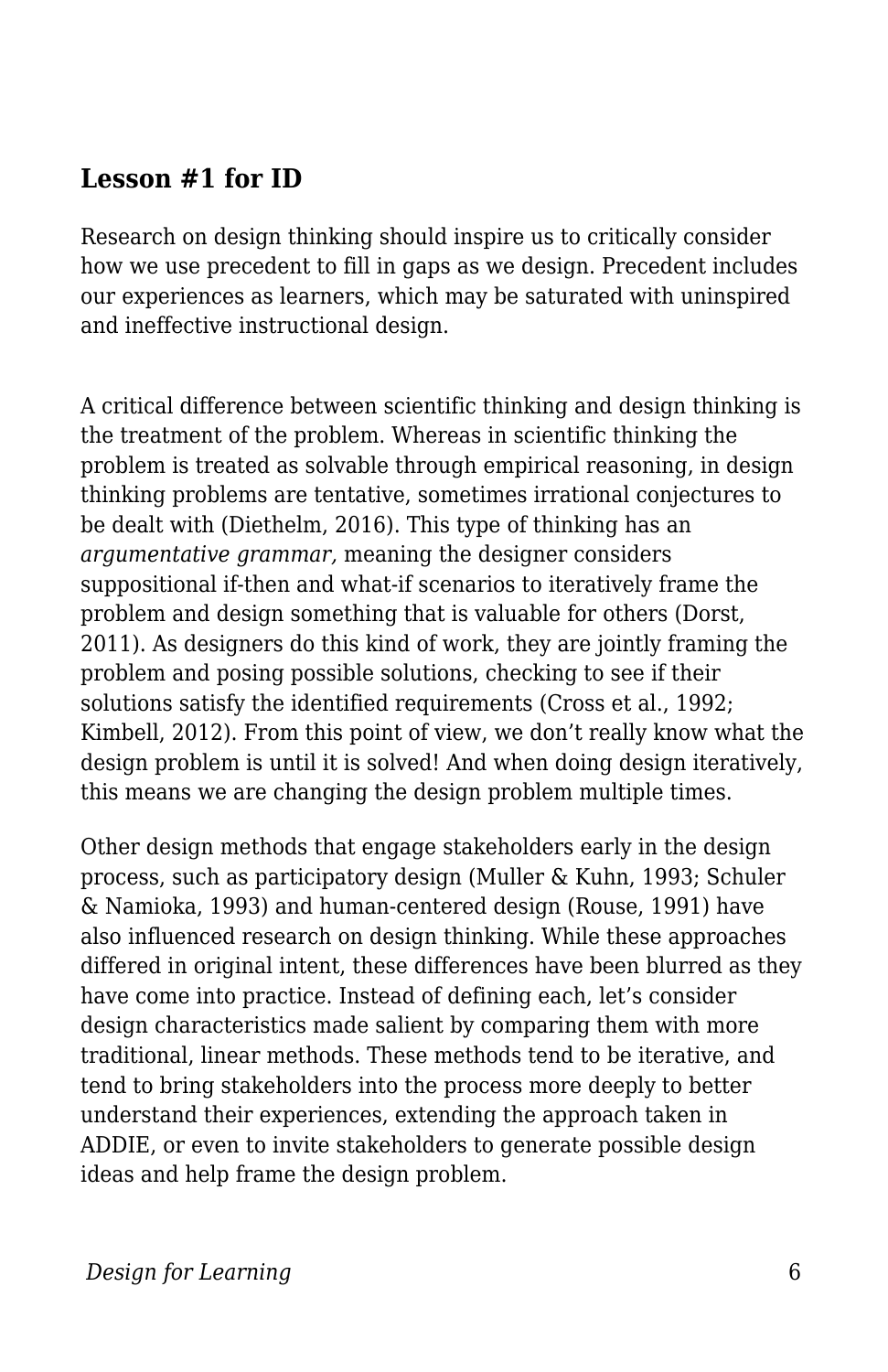When designing *with* end-users, we get their perspective and give them more ownership over the design, but it can be difficult to help them be visionary. As an example, consider early smartphone design. Early versions had keyboards and very small screens and each new version was incrementally different from the prior version. If we had asked users what they wanted, most would have suggested minor changes in line with the kinds of changes they were seeing with each slightly different version. Likewise, traditional approaches to instruction should help inspire stakeholder expectations of what is possible in a learning design.

### **Lesson #2 for ID**

Inviting stakeholders into instructional design process early can lead to more successful designs, but we should be ready to support them to be visionary, while considering how research on how people learn might inform the design.

Designers who engage with end-users must also attend to power dynamics (Kim, Tan, & Kim, 2012). As instructional designers, when we choose to include learners in the design process, they may be uncertain about how honest they can be with us. This is especially true when working with children or adults from marginalized communities or cultures unfamiliar to us. For instance, an instructional designer who develops a basic computer literacy training for women fleeing abuse may well want to understand more about learner needs, but should consider carefully the situations in which learners will feel empowered to share.

#### **Lesson #3 for ID**

With a focus on understanding human need, design thinking should also draw our attention to inclusivity, diversity, and participant safety.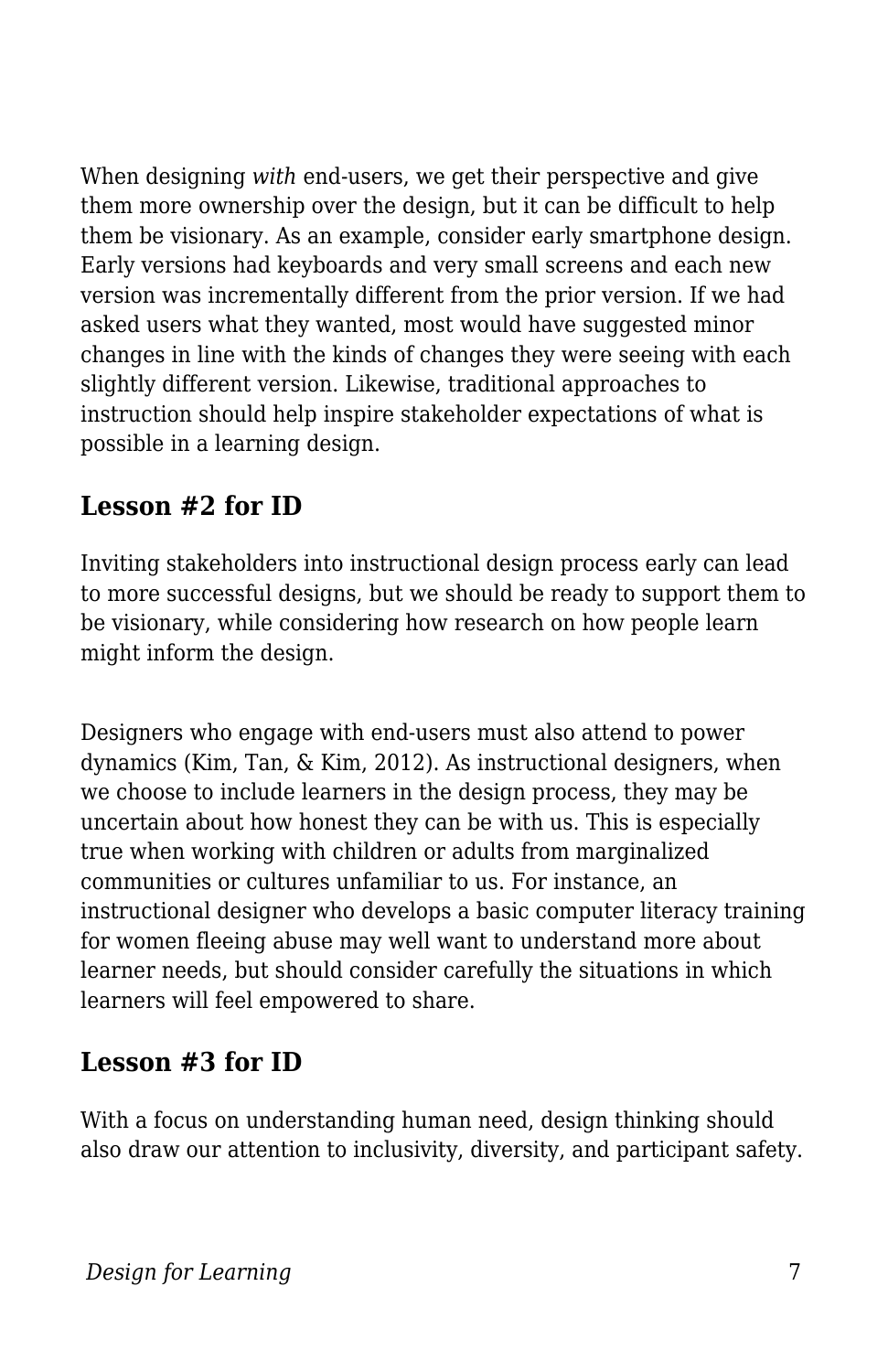We next turn to an example, considering what design thinking might look like across different instructional design practices.

## **Design Thinking in ID Practice**

To understand how design thinking might play out in different instructional design methods, let's consider a case, with the following three different instructional design practices:

- Waterfall design proceeds in a linear, stepwise fashion, treating the problem as known and unchanging
- ADDIE design, in this example, often proceeds in a slow, methodical manner, spending time stepwise on each phase
- Human-centered design prioritizes understanding stakeholder experiences, sometimes co-designing with stakeholders

A client—a state agency—issued a call for proposals that addressed a design brief for instructional materials paired with new approaches to assessment that would be "worth teaching to." They provided information on the context, learners, constraints, requirements, and what they saw as the failings of current practice. They provided evaluation reports conducted by an external contractor and a list of 10 sources of inspiration from other states.

They reviewed short proposals from 10 instructional design firms. In reviewing these proposals, they noted that even though all designers had access to the same information and the same design brief, the solutions were different, yet all were *satisficing*, meaning they met the requirements without violating any constraints. They also realized that not only were there 10 different solutions, there were also 10 *different* problems being solved! Even though the client had issued a design brief, each team defined the problem differently.

The client invited three teams to submit long proposals, which needed to include a clear depiction of the designed solution, budget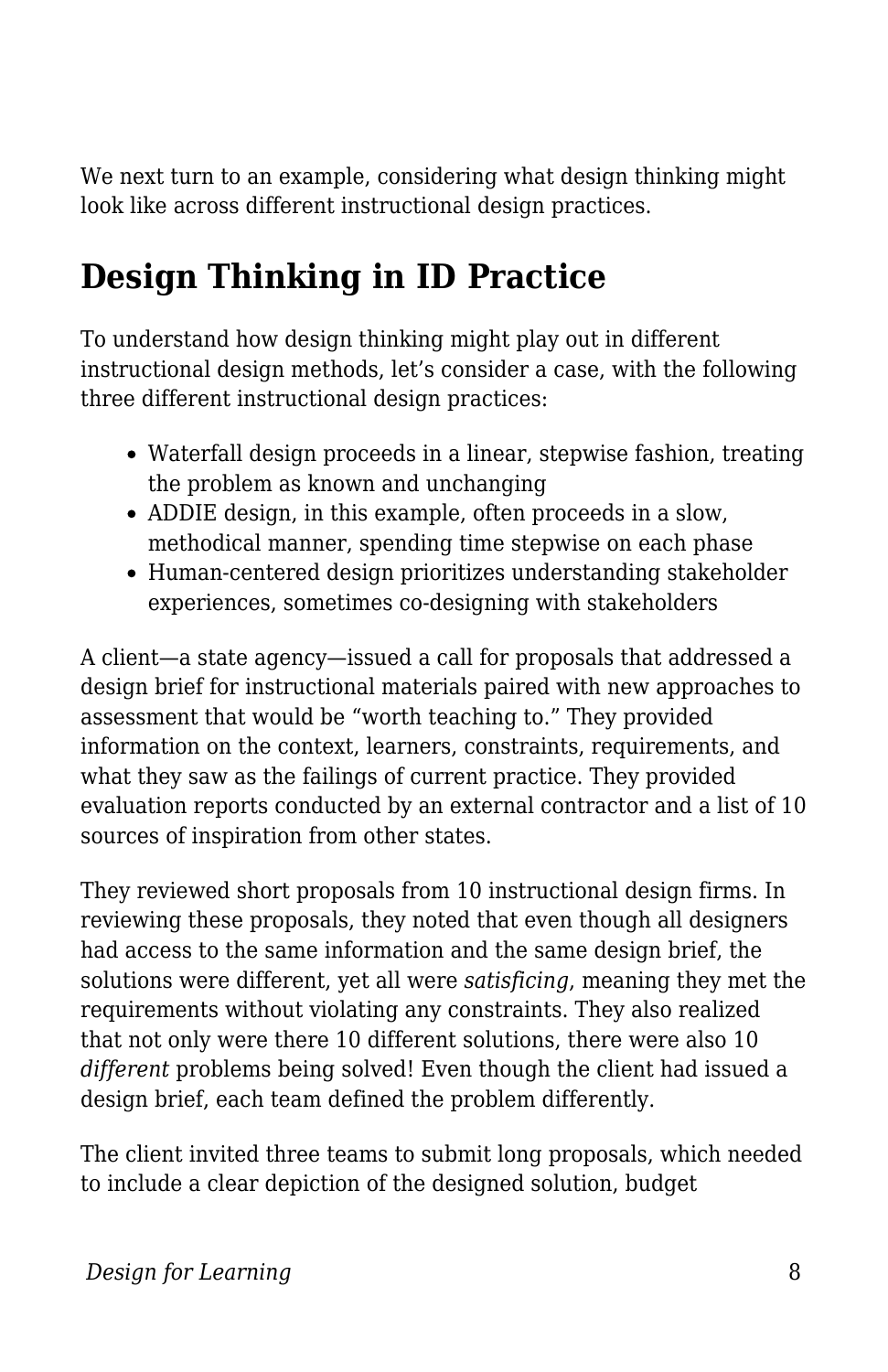implications for the agency, and evidence that the solution would be viable. Members of these teams were given a small budget to be spent as they chose.

Team Waterfall, feeling confident in having completed earlier design steps during the short proposal stage, used the funds to begin designing their solution, hoping to create a strong sense of what they would deliver if chosen. They focused on details noted in the mostly positive feedback on their short proposal. They felt confident they were creating a solution that the client would be satisfied with because their design met all identified requirements, because they used their time efficiently, and because as experienced designers, they knew they were doing quality, professional design. Team Waterfall treated the problem as adequately framed and solved it without iteration. Designers often do this when there is little time or budget[\[2\]](#page--1-0), or simply because the problem appears to be an *another-of* problem—"this is just another of something I have designed before." While this can be an efficient way to design, it seldom gets at the problem *behind* the problem, and does not account for changes in who might need to use the designed solution or what their needs are. Just because Team Waterfall used a more linear process does not mean that they did not engage in design thinking. They used design thinking to frame the problem in their initial short proposal, and then again as they used design precedent—their past experience solving similar problems—to deliver a professional, timely, and complete solution.

Team ADDIE used the funds to conduct a traditional needs assessment, interviewing five stakeholders to better understand the context, and then collecting data with a survey they created based on their analysis. They identified specific needs, some of which aligned to those in the design brief and some that demonstrated the complexity of the problem. They reframed the problem and created a low fidelity prototype. They did not have time to test it with stakeholders, but could explain how it met the identified needs. They felt confident the investment in understanding needs would pay off later, because it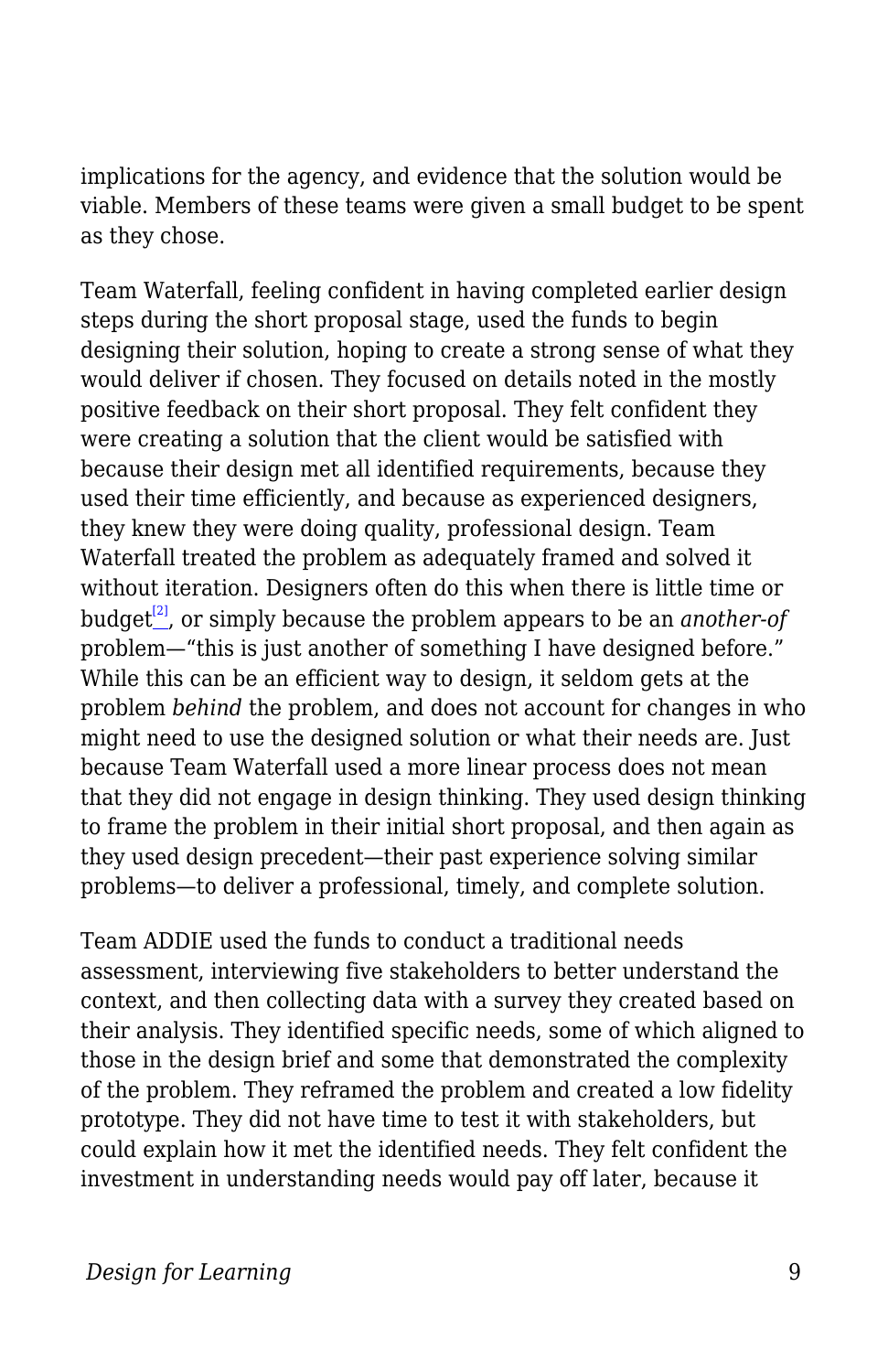gave them insight into the problem. Team ADDIE used design thinking to fill gaps in their understanding of context, allowing them to extend their design conjectures to propose a solution based on a reframing of the design problem.

Team Human-centered used the budget to hold an intensive five-day co-design session with a major stakeholder group. Stakeholders shared their experiences and ideas for improving on their experience. Team Human crafted three personas based on this information and created a prototype, which the stakeholder group reviewed favorably. They submitted this review with their prototype. Team Humancentered valued stakeholder point of view above all else, but failed to consider that an intensive five-day workshop would limit who could attend. They used design thinking to understand differences in stakeholder point of view and reframed the problem based on this; however, they treated this as covering the territory of stakeholder perspectives. They learned a great deal about the experiences these stakeholders had, but failed to help the stakeholders think beyond their own experiences, resulting in a design that was only incrementally better than existing solutions and catered to the desires of one group over others.

The case above depicts ways of proceeding in design process and different ways of using design thinking. These characterizations are not intended to privilege one design approach over others, but rather to provoke the reader to consider them in terms of how designers fill in gaps in understanding, how they involve stakeholders, and how iteratively they work. Each approach, however, also carries potential risks and challenges (Figure 2). For instance, designers may not have easy access to stakeholders, and large projects may make more human-centered approaches unwieldy to carry out (Turk, France, & Rumpe, 2002).

#### **Figure 2**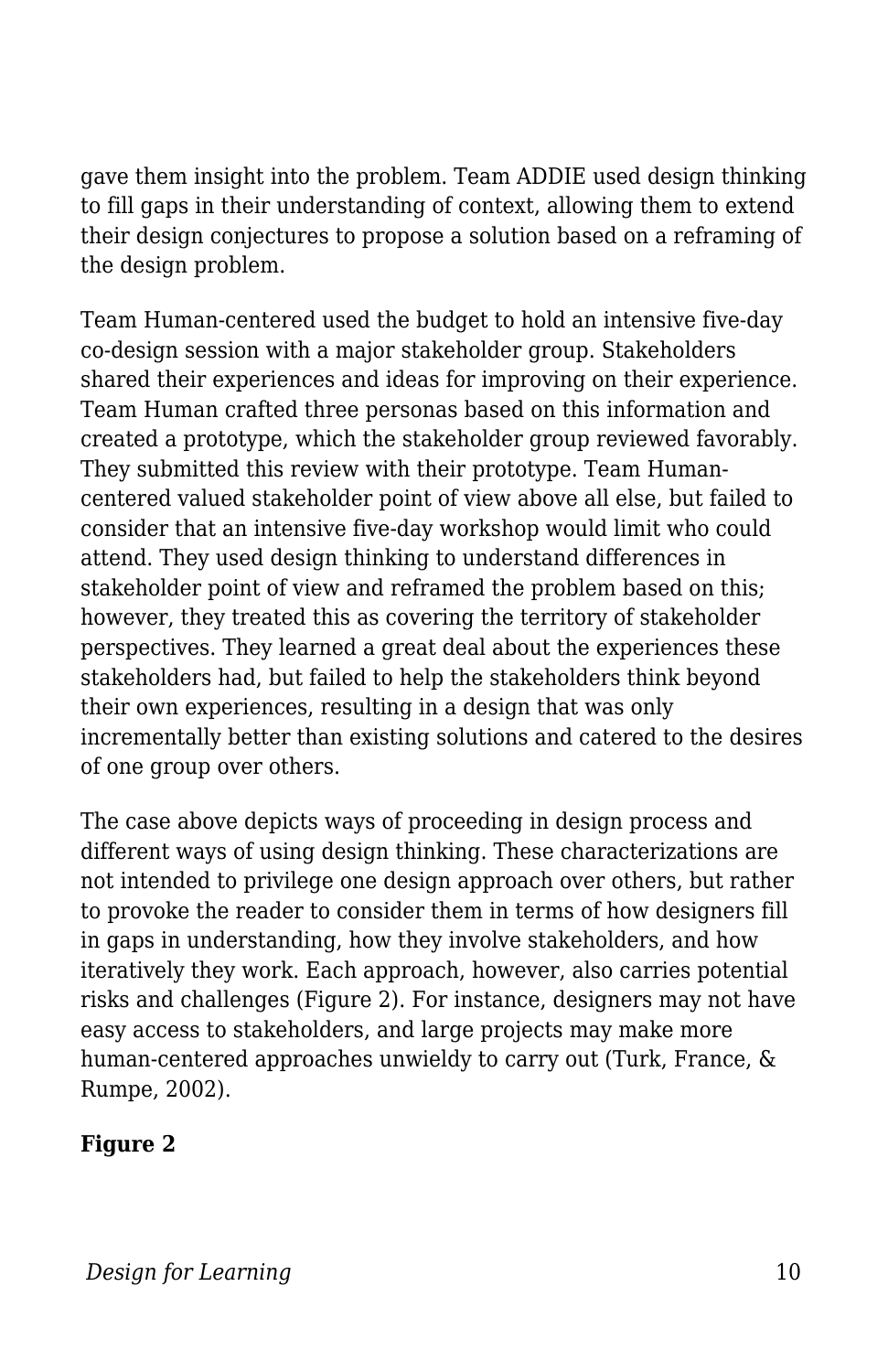*Risks and Pitfalls Associated with Different Levels of End-User Participation and Iteration*



Amount of end-user participation in design process

## **Critiques of Design Thinking**

While originally a construct introduced by design researchers to investigate how designers think and do their work, design thinking became popularized, first in the business world (Brown, 2008) and later in education. Given this popularity, design thinking was bound to draw critique in the public sphere. To understand these critiques, it is worth returning to the definitions cited earlier (Table 1). Definitions outside of the design research field tend to be based in specific techniques and strategies aimed at innovation; such accounts fail to capture the diversity of actual design practices (Kimbell, 2011). They also tend to privilege the designer as a savior, an idea at odds with the keen focus on designing *with* stakeholders that is visible in the design research field (Kimbell, 2011). As a result, some have raised concerns that design thinking can be a rather privileged process—e.g., upper middle class white people drinking wine in a museum while solving poverty with sticky note ideas—that fails to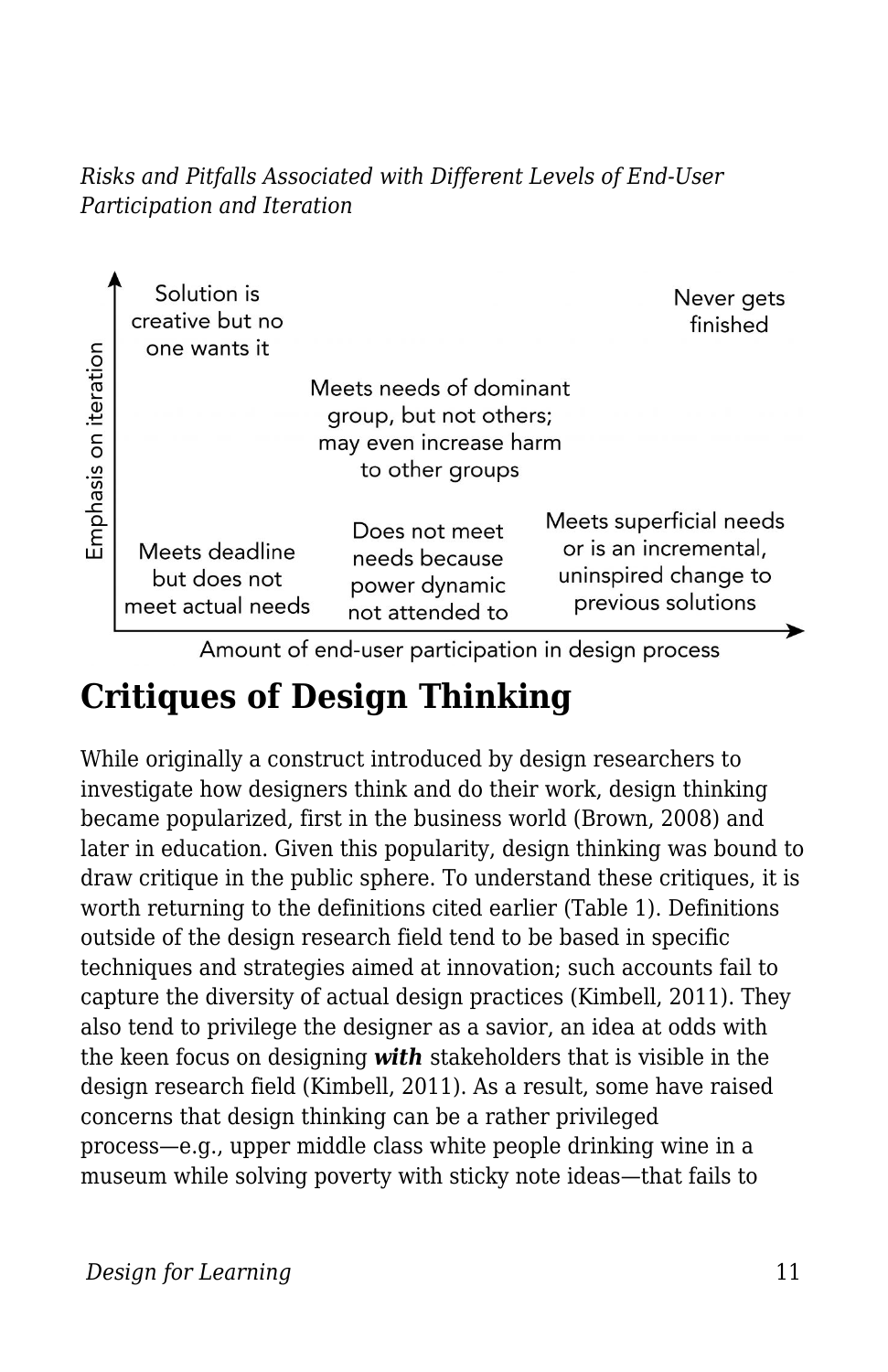lead to sufficiently multidimensional understandings of complex processes (Collier, 2017). Still others argue that much of design thinking is nothing new (Merholz, 2009), to which researchers in the design research field have responded: design thinking, as represented externally might not be new, but the rich body of research from the field could inform new practices (Dorst, 2011).

These critiques should make us cautious about how we, as instructional designers, take up design thinking and new design practices. Below, I raise a few concerns for new instructional designers, for instructional designers interested in incorporating new methods, for those who teach instructional design, and for those planning research studies about new design methods.

My first concern builds directly on critiques from the popular press and my experience as a reviewer of manuscripts. Design thinking is indeed trendy, and of course people want to engage with it. But as we have seen, it is also complex and subtle. Whenever we engage with a new topic, we necessarily build on our past understandings and beliefs as we make connections. It should not be surprising, then, that when our understanding of a new concept is nascent, it might not be very differentiated from previous ideas. Compare, for example, Polya's "How to Solve it" from 1945 to Stanford's d.school representation of design thinking (Table 2). While Polya did not detail a design process, but rather a process for solving mathematics problems, the two processes are superficially very similar. These general models of complex, detailed processes are *zoomed out* to such a degree that we lose the detail. These details matter, whether you are a designer learning a new practice or a researcher studying how designers do their work. For those learning a new practice, I advise you to attend to the differences, not the similarities. For those planning studies of design thinking, keep in mind that "design thinking" is too broad to study effectively as a whole. Narrow your scope and *zoom in* to a focal length that lets you investigate the details. As you do so, however, do not lose sight of how the details function in a complex process. For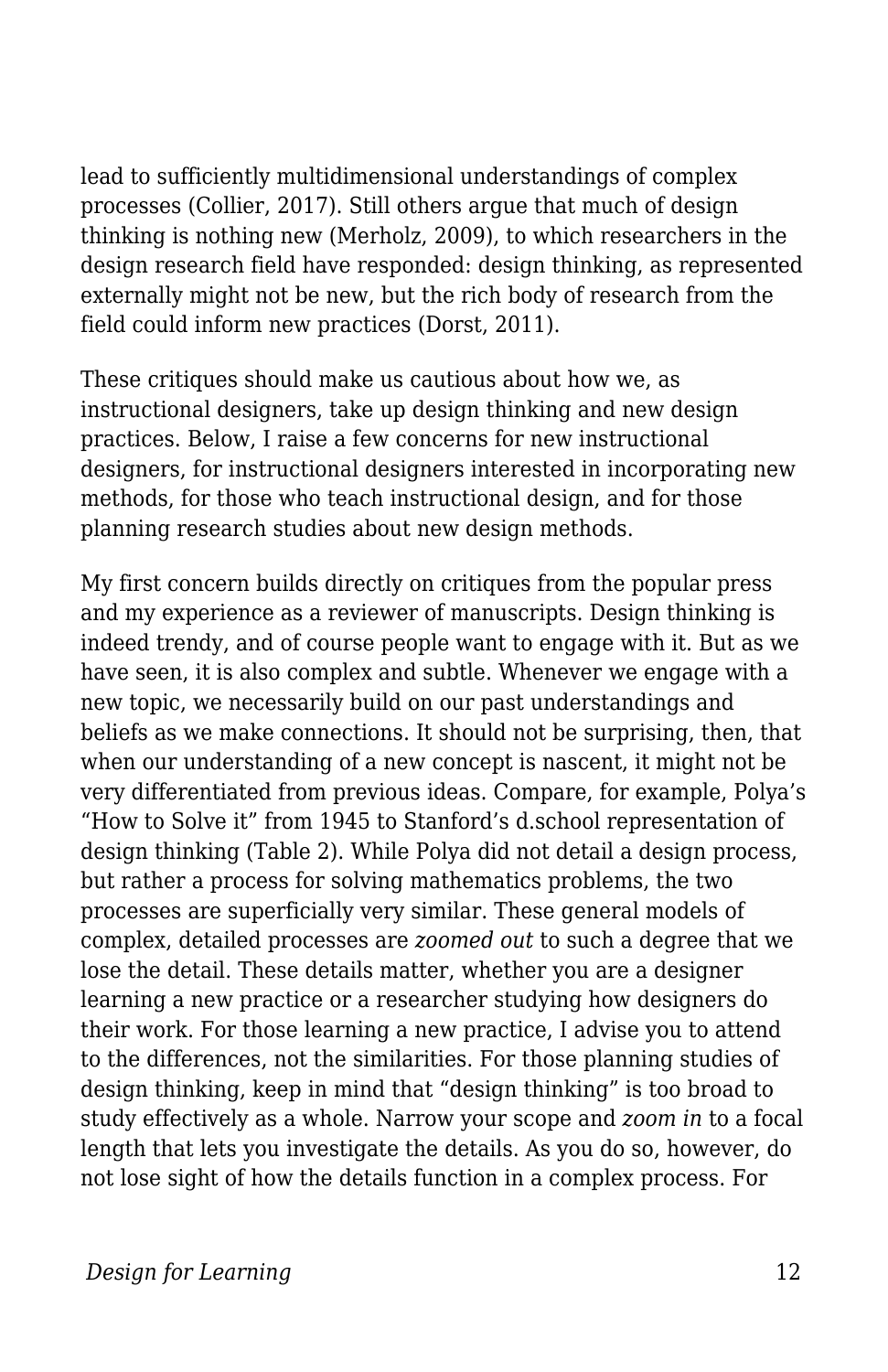instance, consider the various approaches being investigated to measure design thinking; some treat these as discrete, separable skills, and others consider them in tandem (Carmel-Gilfilen & Portillo, 2010; Dolata, Uebernickel, & Schwabe, 2017; Lande, Sonalkar, Jung, Han, & Banerjee, 2012; Razzouk & Shute, 2012).

#### **Table 2**

*Similarities Between "How to Solve it" and a Representation of Design Thinking*

| Polya, 1945 How to solve it Stanford's d.school design | thinking representation |
|--------------------------------------------------------|-------------------------|
| Understand the problem                                 | Empathize, Define       |
| Devise a plan                                          | Ideate                  |
| Carry out the plan                                     | Prototype               |
| Look back                                              | <b>Test</b>             |

My second concern is that we tend, as a field, to remain naïve about the extant and extensive research on design thinking and other design methods, in part because many of these studies were conducted in other design fields (e.g., architecture, engineering) and published in journals such as *Design Studies* (which has seldom referenced instructional design). Not attending to past and current research, and instead receiving information about alternative design methods filtered through other sources is akin to the game of telephone. By the time the message reaches us, it can be distorted. While we need to adapt alternative methods to our own ID practices and contexts, we should do more to learn from other design fields, and also contribute our findings to the design research field. As designers, we would do well to learn from fields that concern themselves with human experience and focus somewhat less on efficiency.

My third concern is about teaching alternative design methods to novice designers. The experience of learning ID is often just a single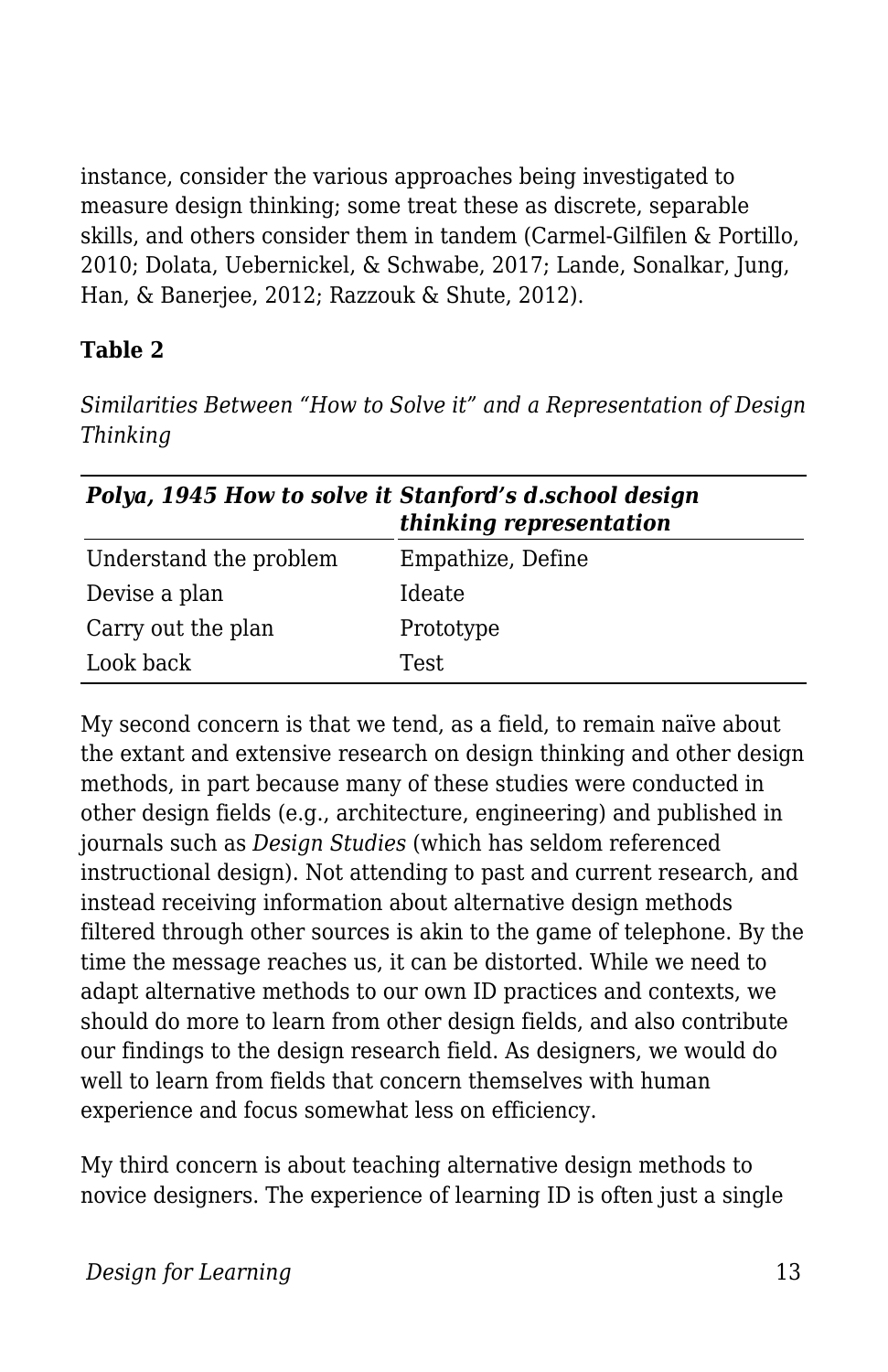pass, with no or few opportunities to iterate. As a result, flexible methods inspired by design thinking may seem the perfect way to begin learning to design, because there is no conflicting traditional foundation to overcome. However, novice designers tend to jump to solutions too quickly, a condition no doubt brought about in part by an emphasis in schooling on getting to the right answer using the most efficient method. Design thinking methods encourage designers to come to a tentative solution right away, then get feedback by testing low fidelity prototypes. This approach could exacerbate a new designer's tendency to leap to solutions. And once a solution is found, it can be hard to give alternatives serious thought. Yet, I argue that the solution is not to ignore human-centered methods in early instruction. By focusing only on ADDIE, we may create a different problem by signaling to new designers that the ID process is linear and tidy, when this is typically not the case.

Instead, if we consider ADDIE as a scaffold for designers, we can see that its clarity makes it a useful set of supports for those new to design. Alternative methods seldom offer such clarity, and have far fewer resources available, making it challenging to find the needed supports. To resolve this, we need more and better scaffolds that support novice designers to engage in human-centered work. For instance, I developed a *Wrong Theory Design Protocol* ([https://edtechbooks.org/-ub](https://sites.google.com/site/iddealab/lab-practices-and-protocols/wrong-theory-design-protocol)) that helps inexperienced designers get unstuck, consider the problem from different points of view, and consider new solutions. Such scaffolds could lead to a new generation of instructional designers who are better prepared to tackle complex learning designs, who value the process of framing problems *with* stakeholders, and who consider issues of power, inclusivity, and diversity in their designing.

# **Concluding Thoughts**

I encourage novice instructional designers, as they ponder the various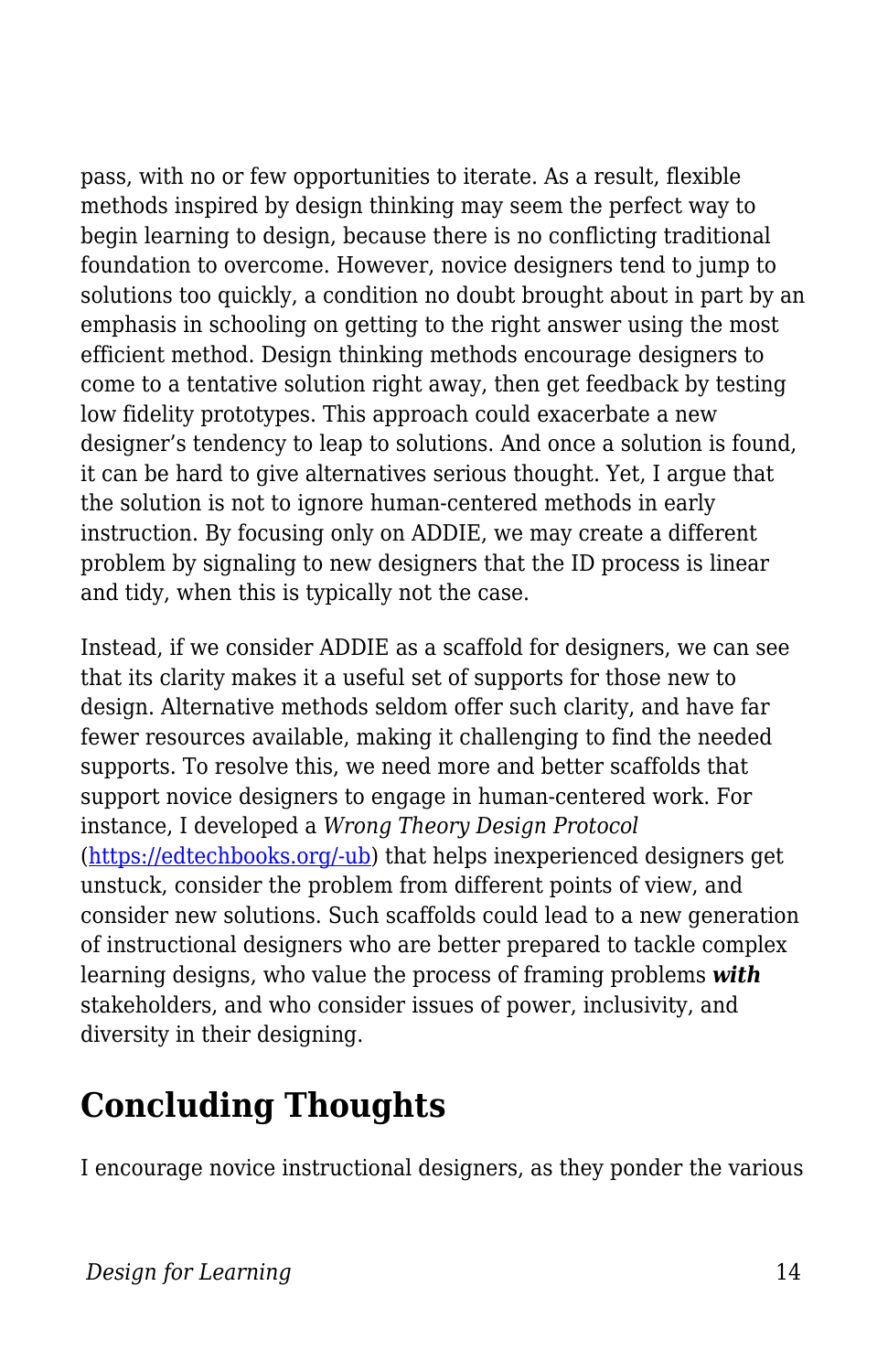ID models, approaches, practices and methods available to them, to be suspicious of any that render design work tidy and linear. If, in the midst of designing, you feel muddy and uncertain, unsure how to proceed, you are likely exactly where you ought to be.

In such situations, we use design thinking to fill in gaps in our understanding of the problem and to consider how our solution ideas might satisfy design requirements. While experienced designers have an expansive set of precedents to work with in filling these gaps, novice designers need to look more assiduously for such inspiration. Our past educational experiences may covertly convince us that just because something is common, it is best. While a traditional instructional approach may be effective for some learners, I encourage novice designers to consider the following questions to scaffold their evaluation of instructional designs:

- Does its effectiveness depend significantly on having *compliant learners* who do everything asked of them without questioning why they are doing it?
- Is it a design *worth* engaging with? Would you want to be the learner? Would your mother, child, or next-door neighbor want to be? If yes on all counts, consider who *wouldn't,* and why they wouldn't.
- Is the design, as one of my favorite project-based teachers used to ask, "provocative" for the learners, meaning, will it provoke a strong response, a curiosity, and a desire to know more?
- Is the design "chocolate-covered broccoli" that tricks learners into engaging?

To be clear, the goal is not to make all learning experiences fun or easy, but to make them worthwhile. And I can think of no better way to ensure this than using iterative, human-centered methods that help designers understand and value multiple stakeholder perspectives. And if, in the midst of seeking, analyzing, and integrating such points of view, you find yourself thinking, "This is difficult," that is because it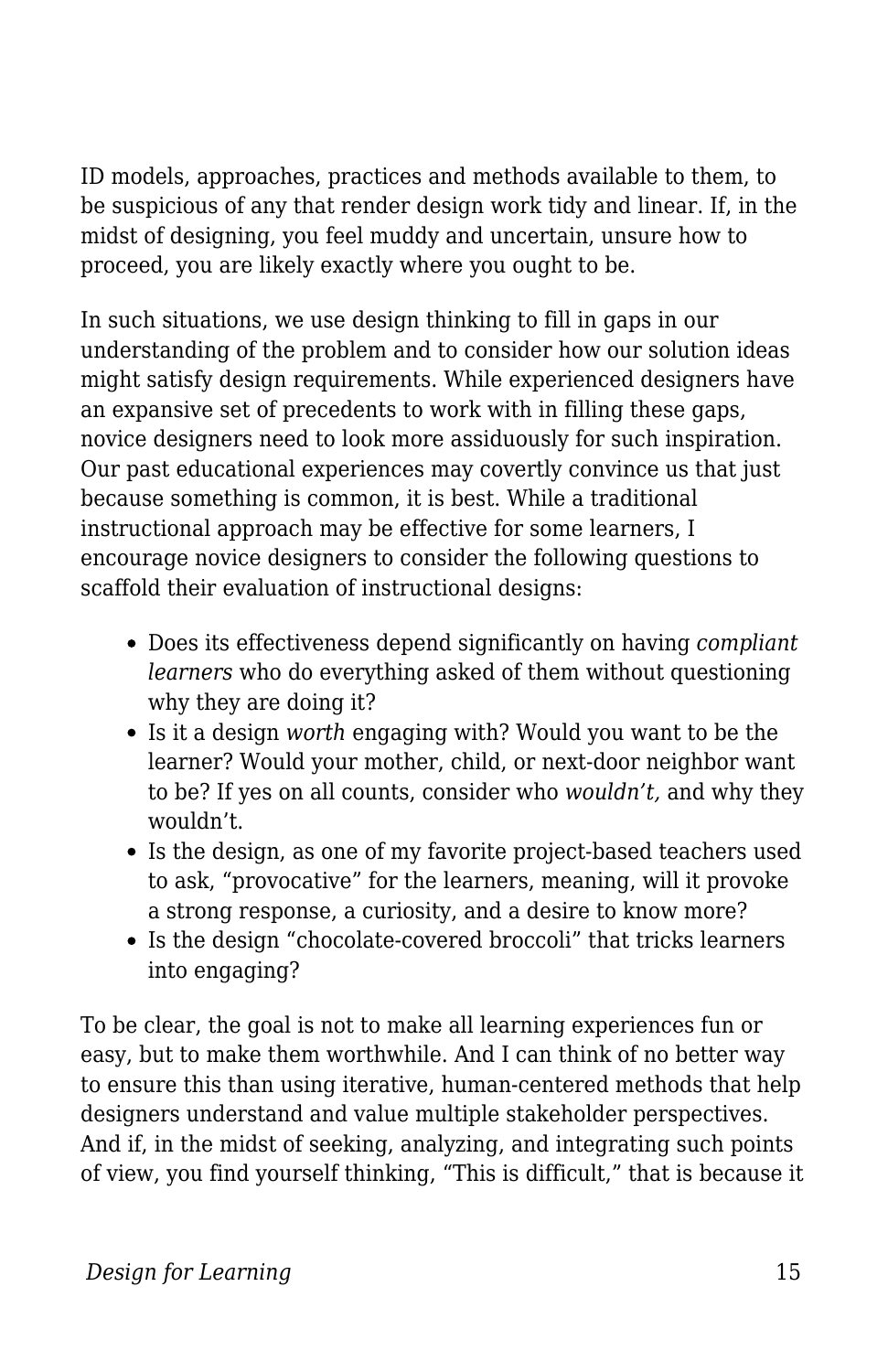*is difficult.* Providing a low fidelity prototype for stakeholders to react to can make this process clearer and easier to manage, because it narrows the focus.

However, success of this approach depends on several factors. First, it helps to have forthright stakeholders who are at least a little hard to please. Second, if the design is visionary compared to the current state, stakeholders may need to be coaxed to envision new learning situations to react effectively. Third, designers need to resist the temptation to settle on an early design idea.

Figure 3

*Designers Need to Resist the Temptation to Settle on an Early Design Idea*

| I will not fall in love with my first design idea |  |  |  |  | I will not fall in love with my first design idea        |  |  |  |
|---------------------------------------------------|--|--|--|--|----------------------------------------------------------|--|--|--|
| I will not fall in love with my first design idea |  |  |  |  | I will not fall in love with my first design idea        |  |  |  |
| I will not fall in love with my first design idea |  |  |  |  | I will not fall in love with my first <u>design idea</u> |  |  |  |
| I will not fall in love with my first design idea |  |  |  |  | I will not fall in love with my first design idea        |  |  |  |
| I will not fall in love with my first design idea |  |  |  |  | I will not fall in love with my first design idea        |  |  |  |
| I will not fall in love with my first design idea |  |  |  |  | I will not fall in love with my first design idea        |  |  |  |
| I will not fall in love with my first design idea |  |  |  |  | I will not fall in love with my first design idea        |  |  |  |
| I will not fall in love with my first design idea |  |  |  |  | I will not fall in love with my first design idea        |  |  |  |
| I will not fall in love with my first design idea |  |  |  |  | I will not fall in love with my first design idea        |  |  |  |
| I will not fall in love with my first design idea |  |  |  |  | I will not fall in love with my first design idea        |  |  |  |
| I will not fall in love with my first design idea |  |  |  |  | I will not fall in love with my first design idea        |  |  |  |
| I will not fall in love with my first design idea |  |  |  |  | I will not fall in love with my first design idea        |  |  |  |
| I will not fall in love with my first design idea |  |  |  |  | I will not fall in love with my first design idea        |  |  |  |
| I will not fall in love with my first design idea |  |  |  |  | I will not fall in love with my first design idea        |  |  |  |
| I will not fall in love with my first design idea |  |  |  |  | I will not fall in love with my first design idea        |  |  |  |
| I will not fall in love with my first design idea |  |  |  |  | I will not fall in love with my first design idea        |  |  |  |
| I will not fall in love with my first design idea |  |  |  |  | I will not fall in love with my first design idea        |  |  |  |
| I will not fall in love with my first design idea |  |  |  |  | I will not fall in love with my first design idea        |  |  |  |
| I will not fall in love with my first design idea |  |  |  |  | I will not fall in love with my first design idea        |  |  |  |
| I will not fall in love with my first design idea |  |  |  |  | I will not fall in love with my first design idea        |  |  |  |
| I will not fall in love with my first design idea |  |  |  |  | I will not fall in love with my first design idea        |  |  |  |
| I will not fall in love with my first design idea |  |  |  |  | I will not fall in love with my first design idea        |  |  |  |

Finally, I encourage instructional designers—novice and expert alike—to let themselves be inspired by the design research field and human-centered approaches, and then to give back by sharing their design work as design cases (such as in the *[International Journal of](https://scholarworks.iu.edu/journals/index.php/ijdl) [Designs for Learning](https://scholarworks.iu.edu/journals/index.php/ijdl)* [\) and by publishing in design research journals .](https://scholarworks.iu.edu/journals/index.php/ijdl)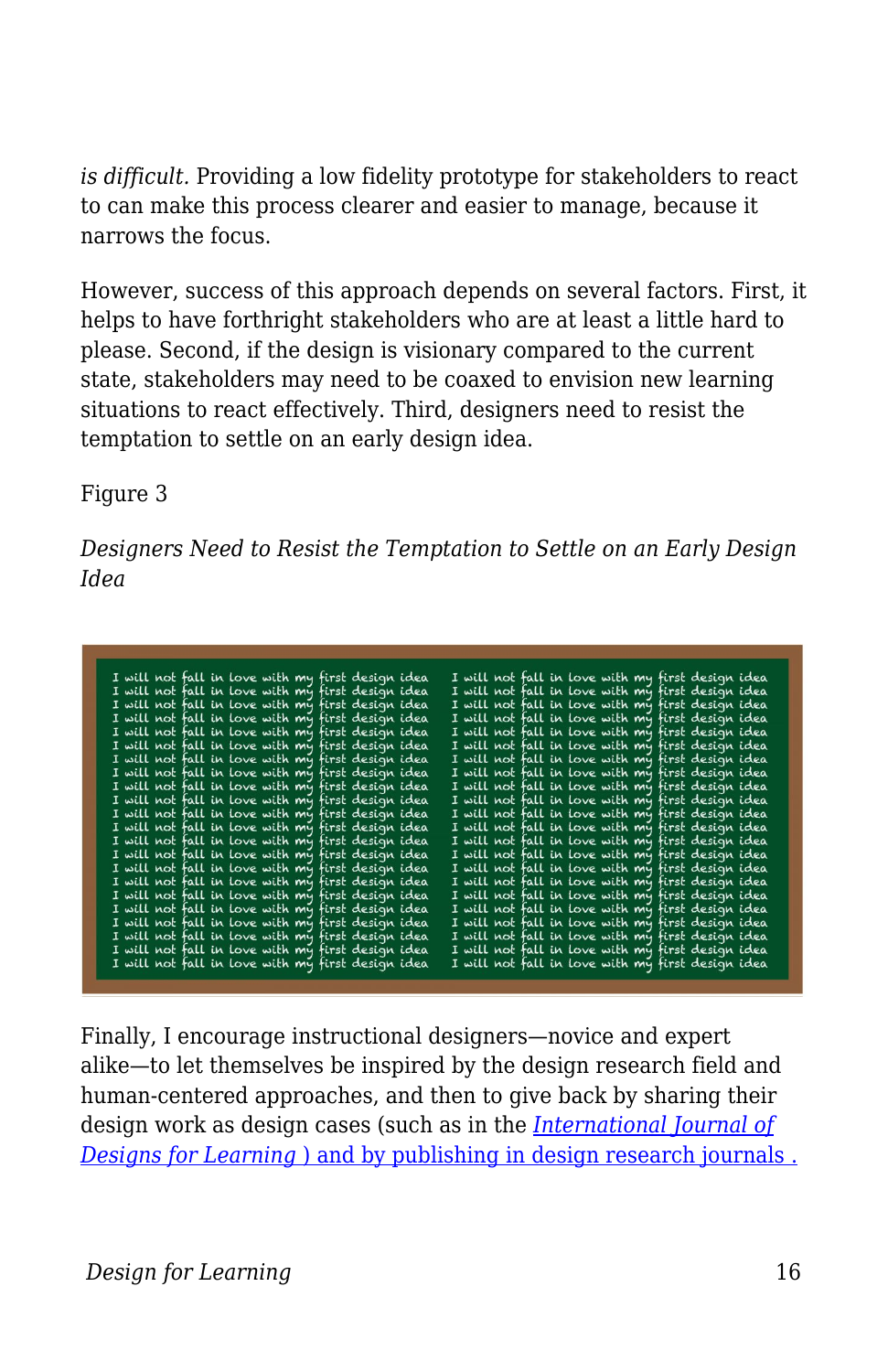### **References**

- Adams, R. S., Daly, S. R., Mann, L. M., & Dall'Alba, G. (2011). Being a professional: Three lenses into design thinking, acting, and being. *Design Studies, 32*(6), 588-607. doi:10.1016/j.destud.2011.07.004
- Brown, T. (2008). Design thinking. *Harvard Business Review, 86*(6), 84.
- Buchanan, R. (1992). Wicked problems in design thinking. *Design Issues, 8*(2), 5-21. doi:10.2307/1511637
- Carmel-Gilfilen, C., & Portillo, M. (2010). Developmental trajectories in design thinking: An examination of criteria. *Design Studies, 31*(1), 74-91. doi:10.1016/j.destud.2009.06.004
- Collier, A. (2017). Surprising insights, outliers, and privilege in design thinking. Retrieved from [https://edtechbooks.org/-ie](http://digitallearning.middcreate.net/reflections/surprising-insights-outliers-and-privilege-in-design-thinking/)
- Cross, N. (1982). Designerly ways of knowing. *Design Studies, 3*(4), 221-227. doi[:https://edtechbooks.org/-jg](https://doi.org/10.1016/0142-694X(82)90040-0)
- Cross, N. (1999). Design research: A disciplined conversation. *Design Issues, 15*(2), 5-10. doi:10.2307/1511837
- Cross, N., Dorst, K., & Roozenburg, N. F. M. (Eds.). (1992). *Research in design thinking*: Delft University Press.
- d.school. (2012). An introduction to design thinking: Facilitator's guide. Retrieved from [https://edtechbooks.org/-Sg](https://static1.squarespace.com/static/57c6b79629687fde090a0fdd/t/58ac891ae4fcb50f1fb2f1ab/1487702304601/Facilitator%27s+Guide_Design+Thinking.pdf)
- Diethelm, J. (2016). De-colonizing design thinking. *She Ji: The Journal of Design, Economics, and Innovation, 2*(2), 166-172. doi[:https://edtechbooks.org/-zY](https://doi.org/10.1016/j.sheji.2016.08.001)
- Dolata, M., Uebernickel, F., & Schwabe, G. (2017). The power of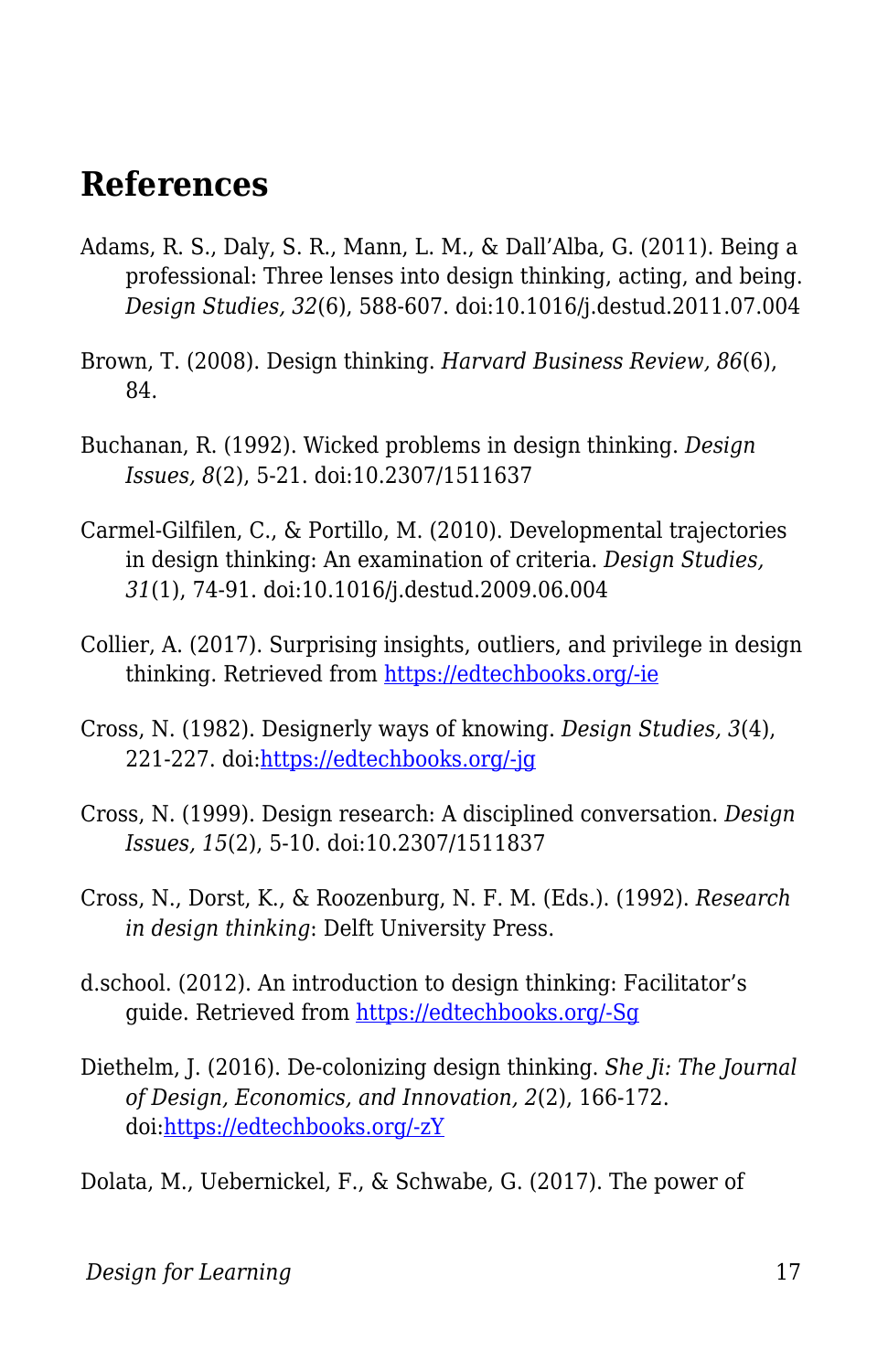words: Towards a methodology for progress monitoring in design thinking projects. *Proceedings of the 13th International Conference on Wirtschaftsinformatik*. St. Gallen, Switzerland.

- Dorst, K. (2011). The core of 'design thinking' and its application. *Design Studies, 32*(6), 521-532. doi:10.1016/j.destud.2011.07.006
- Floyd, C. (1988). A paradigm change in software engineering. *ACM SIGSOFT Software Engineering Notes, 13*(2), 25-38.
- IDEO. (2011). Design thinking for educators: Toolkit. [https://edtechbooks.org/-HV.](http://designthinkingforeducators.com/DTtoolkit_v1_062711.pdf)
- Kim, B., Tan, L., & Kim, M. S. (2012). Learners as informants of educational game design. In J. van Aalst, K. Thompson, M. J. Jacobson, & P. Reimann (Eds.), *The future of learning: Proceedings of the 10th International Conference of the Learning Sciences* (Vol. 2, pp. 401-405). Sydney, Australia: ISLS.
- Kimbell, L. (2011). Rethinking design thinking: Part I. *Design and* Culture, 3(3), 285-306. doi:[https://edtechbooks.org/-cC](http://dx.doi.org/10.2752/175470811X13071166525216)
- Kimbell, L. (2012). Rethinking design thinking: Part II. *Design and Culture, 4*(2), 129-148. doi:[https://edtechbooks.org/-ef](http://dx.doi.org/10.2752/175470812X13281948975413)
- Kolko. I. (2010). Abductive thinking and sensemaking: The drivers of design synthesis. *Design Issues, 26*(1), 15-28. doi:10.1162/desi.2010.26.1.15
- Lande, M., Sonalkar, N., Jung, M., Han, C., & Banerjee, S. (2012). Monitoring design thinking through in-situ interventions. *Design thinking research* (pp. 211-226). Berlin: Springer.
- Merholz, P. (2009). Why design thinking won't save you. *Harvard Business Review*, 09-09. Retrieved from [https://edtechbooks.org/-tR](https://hbr.org/2009/10/why-design-thinking-wont-save.html)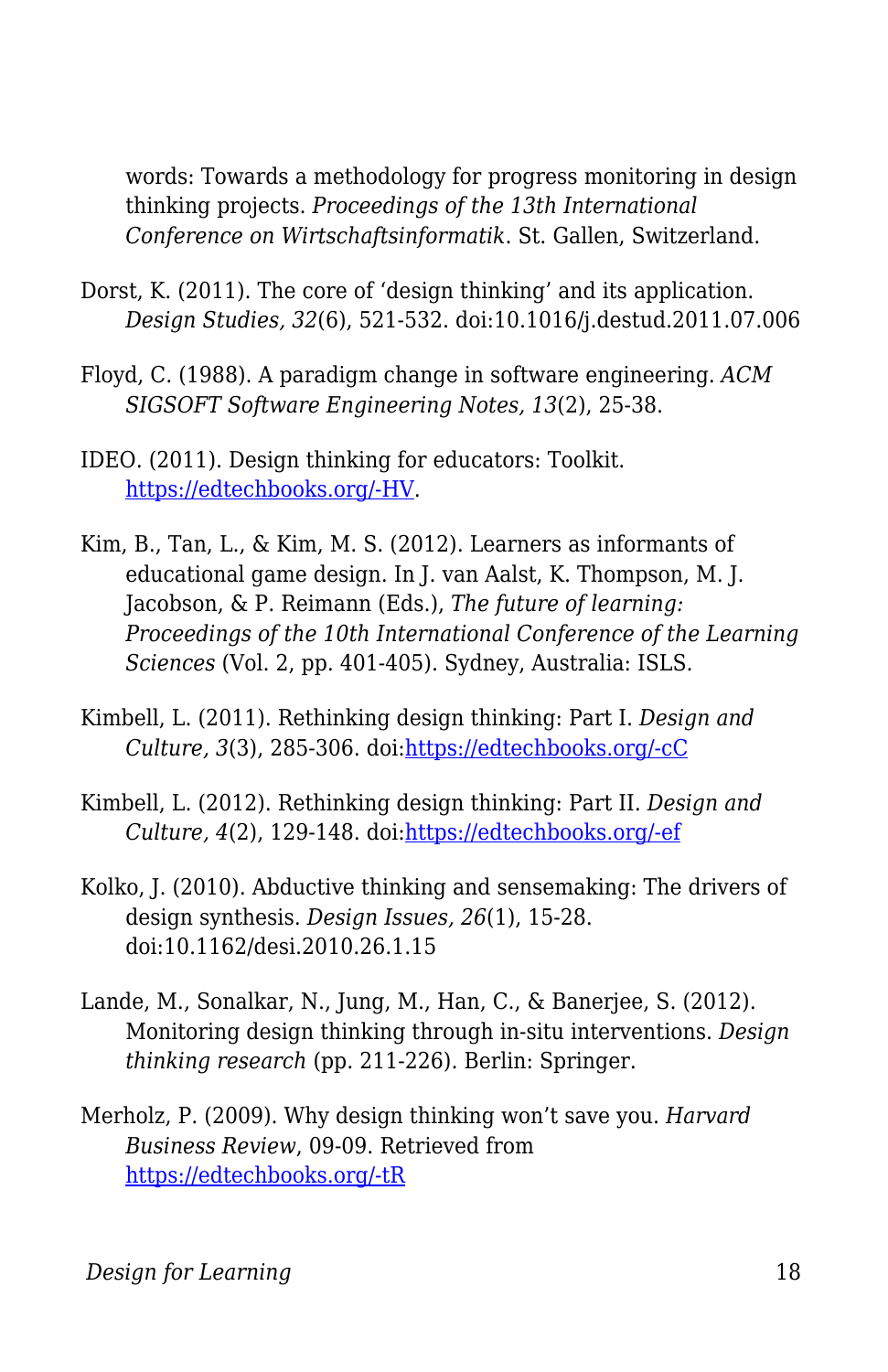- Muller, M. J., & Kuhn, S. (1993). Participatory design. *Communications of the ACM, 36*(6), 24-28. doi:10.1145/153571.255960
- Norman, D. A., & Draper, S. W. (1986). *User centered system design*. Hillsdale, NJ: CRC Press.
- Razzouk, R., & Shute, V. (2012). What is design thinking and why is it important? *Review of Educational Research, 82*(3), 330-348. doi[:https://edtechbooks.org/-yk](https://doi.org/10.3102/0034654312457429)
- Rodgers, P. A. (2013). Articulating design thinking. *Design Studies, 34*(4), 433-437. doi[:https://edtechbooks.org/-TT](http://dx.doi.org/10.1016/j.destud.2013.01.003)
- Rouse, W. B. (1991). *Design for success: A human-centered approach to designing successful products and systems*: Wiley-Interscience.
- Royce, W. W. (1970). Managing the development of large software systems *Proceedings of IEEE WESCON*(pp. 1-9): The Institute of Electrical and Electronics Engineers.
- Schuler, D., & Namioka, A. (1993). *Participatory design: Principles and practices*. Hillsdale, NJ: Lawrence Erlbaum Associates.
- Tripp, S. D., & Bichelmeyer, B. (1990). Rapid prototyping: An alternative instructional design strategy. *Educational Technology Research and Development, 38*(1), 31-44. doi[:https://edtechbooks.org/-nb](https://doi.org/10.1007/BF02298246)
- Turk, D., France, R., & Rumpe, B. (2002). Limitations of agile software processes. *Proceedings of the Third International Conference on Extreme Programming and Flexible Processes in Software Engineering* (pp. 43-46).
- Wylant, B. (2008). Design thinking and the experience of innovation. *Design Issues, 24*(2), 3-14. doi:10.1162/desi.2008.24.2.3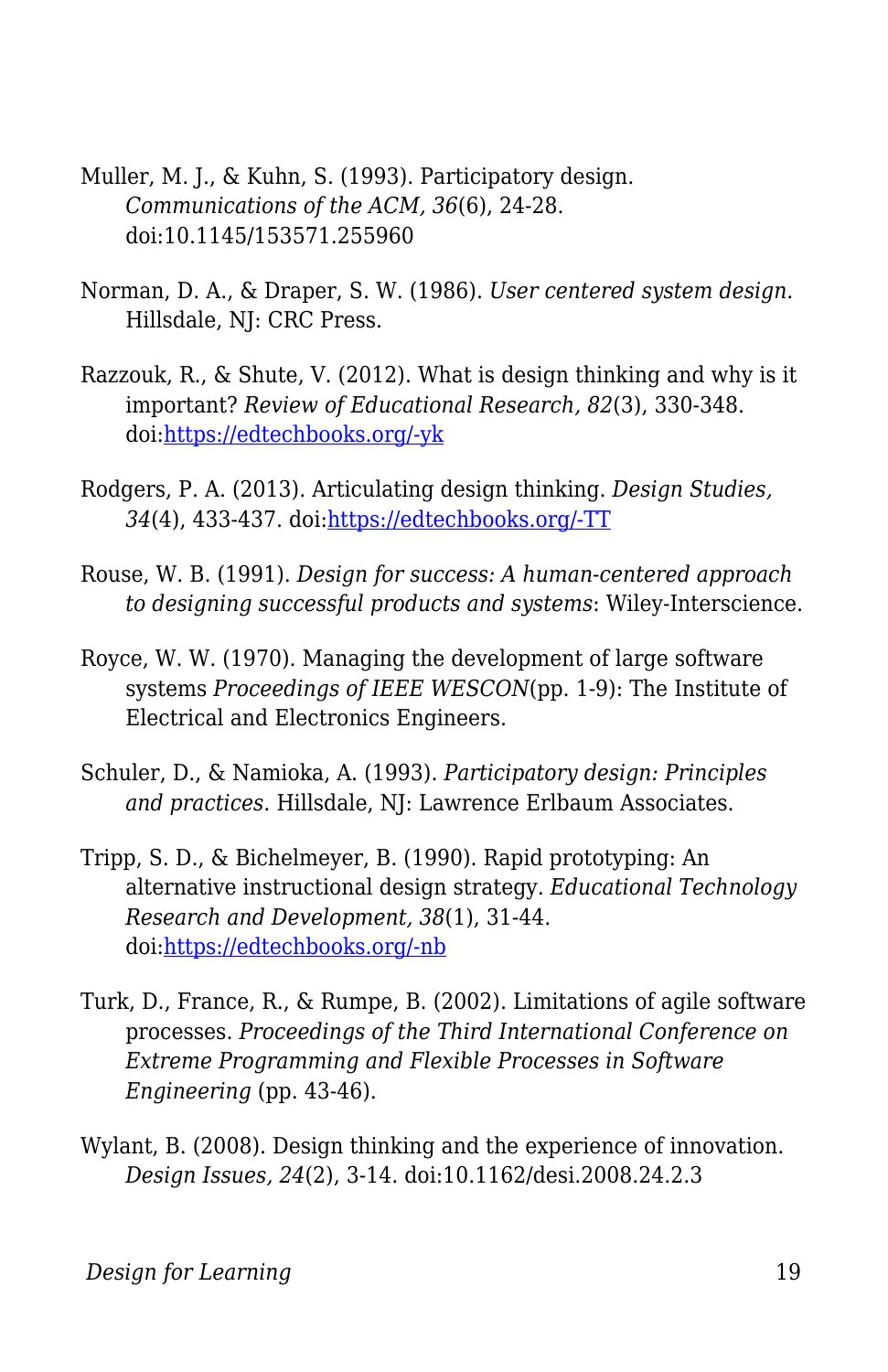### **Want to Know More about the Design Research Field So You Can Contribute?**

**[The Design Society publishes several relevant journals:](https://www.designsociety.org/)**

**[Design Science](https://www.cambridge.org/core/journals/design-science)**

**[CoDesign: International Journal of CoCreation in Design and](http://www.tandfonline.com/loi/ncdn20) [the Arts](http://www.tandfonline.com/loi/ncdn20)**

**[International Journal of Design Creativity and Innovation](http://www.tandfonline.com/toc/tdci20/current)**

#### **[Journal of Design Research](http://www.inderscience.com/jhome.php?jcode=jdr#submission)**

**[The Design Research Society](https://www.designresearchsociety.org/)** has conferences and discussion forums.

**Other journals worth investigating:**

*[Design Studies](https://www.journals.elsevier.com/design-studies)*

**[Design Issues](http://www.mitpressjournals.org/forthcoming/desi)**

**[Design and Culture](http://www.tandfonline.com/loi/rfdc20)**

Sign up for monthly emails from **[Design Research News](https://www.designresearchsociety.org/cpages/home)** [to find out](https://www.designresearchsociety.org/cpages/home) [about conferences, calls for special issues, and job announcements.](https://www.designresearchsociety.org/cpages/home)

- 1. For those interested in learning more, refer to the journal, *Design Studies,* and the professional organization, *Design Research Society.* Note that this is not a reference to educational researchers who do design-based research.  $\triangle$
- 2. Waterfall might also be used when designing a large, expensive system that cannot be tested and iterated on as a whole and when subsystems cannot easily or effectively be prototyped.  $\triangle$